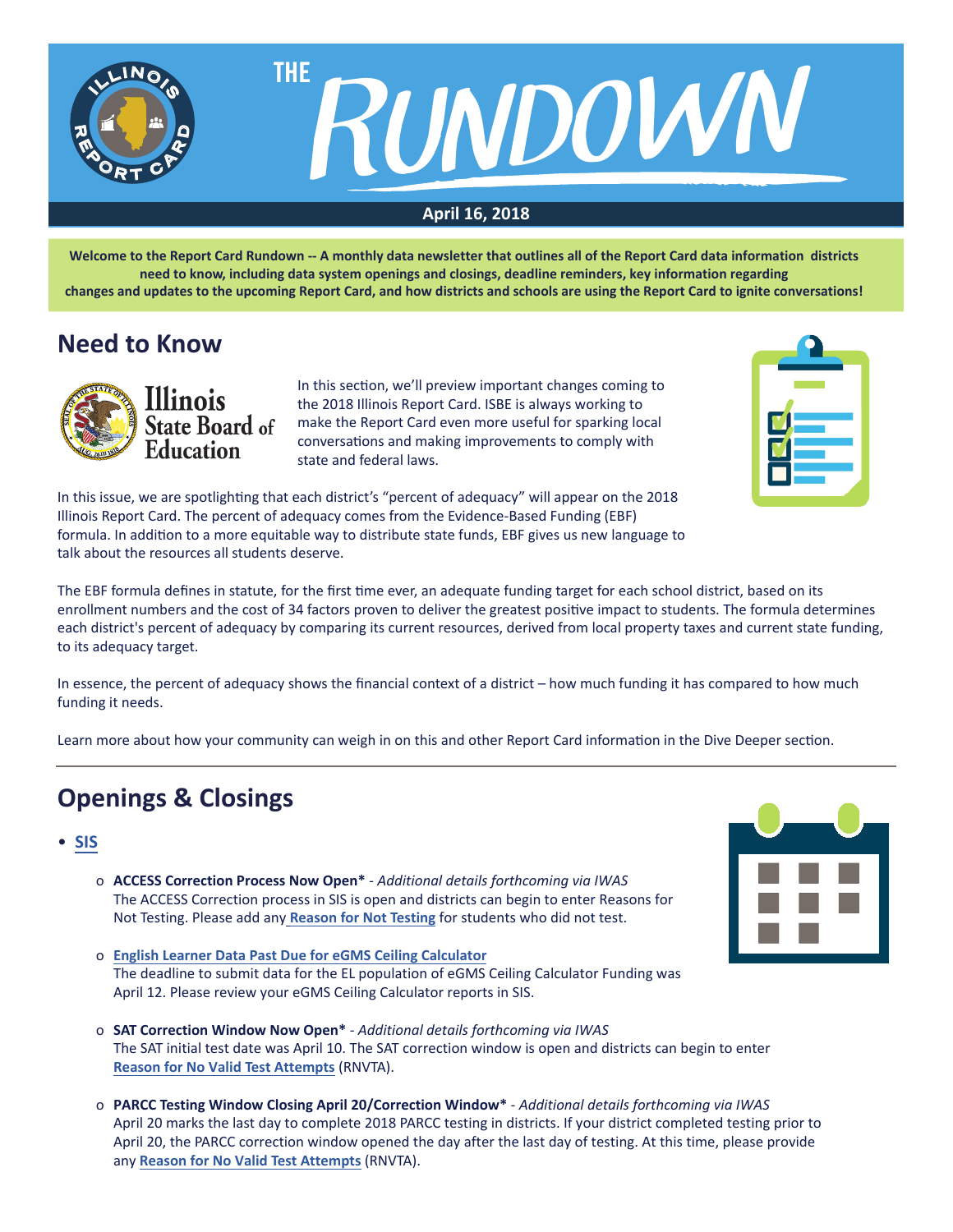- o **ACCESS Preliminary Scores Posted in SIS May 7** *Additional details forthcoming via IWAS* ACCESS Preliminary Scores will be available in SIS on May 7. Please review the scores and match any unassigned test results.
- o **DLM-AA Testing Window Closing May 9/Correction Window Opens May 10\*** *Additional details forthcoming via IWAS* May 9 marks the last day to complete 2018 DLM-AA testing in districts. The DLM-AA correction window will open on May 10 and districts can begin to enter **[Reason for No Valid Test Attempts](https://www.isbe.net/Documents/reason-no-valid-test-attmpt.pdf)** (RNVTA).
	- *\* Details regarding additional assessment corrections will be in upcoming Report Card Rundown issues.*

#### • **[EIS](https://www.isbe.net/Pages/Employment-Information-System.aspx)**

- o **[2018 Positions and Employment Data Due April 16](https://www.isbe.net/Documents/EIS_2018_Positions_Employment_Data.pdf)** The deadline to submit EIS 2018 Positions and Employment data is today, April 16.
- o **[2018 Salary and Absence Data Window Opens April 16](https://www.isbe.net/Documents/EIS_2018_Salary_Absence_Entry_Open.pdf)** The EIS 2018 Salary and Absence data submission window opens today, April 16.
- **• E-Report Card System**
	- o **[E-Report Card System Opening for Data Submissions May 15](https://www.isbe.net/Documents/E-Report_Card_System_Opening_Data_Submissions.pdf)** The eReport Card system opens for data submissions on May 15 and will close June 30.

## **Reminders**

- **SIS**
	- o **2018 Student Enrollment Deadline July 1** Open since August 2017
	- o **2018 Student Course Assignment Data Deadline July 31** Open since August 2017
	- o **2018 Teacher Course Assignment Data Deadline July 31** Open since August 2017

### **Dive Deeper**



#### **Illinois Report Card Engagement Session**

ISBE wants to get the best information to students, families, and communities regarding the quality of learning in each and every public school in Illinois. This year, there will be new information on the Illinois Report Card and a new schema for evaluating learning happening in the school. Given this transition, ISBE wants to hear from students, families, and community partners about what information they care about and why.

Share this link with your school community and partners in the public at large so they can join us for a conversation on what they want to know about their students' schools: https:// www.eventbrite.com/e/illinois-report-card-engagement-session-tickets-45082466872.

ISBE will share the engagement session manual for any interested group, school, or district to host your own family and community engagement session and send us feedback. The information we gather through these stakeholder meetings will help inform how we share new data on school performance in a way that is accessible, useful, and valid.